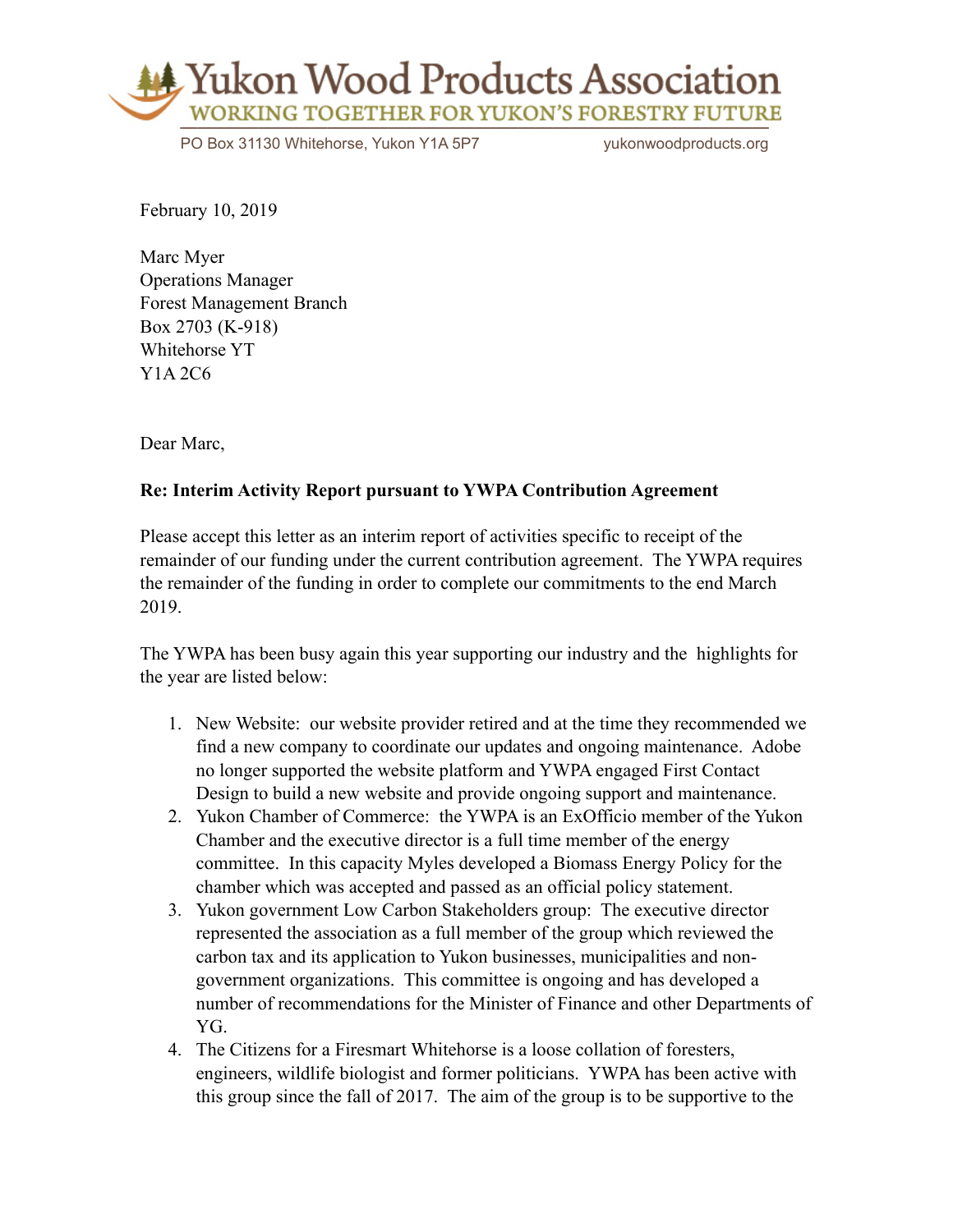various government agencies whose mandate is to develop a landscape fuel management plan for Whitehorse southern lakes. This has involved numerous meetings with government leaders including Ministers, Deputy Ministers, Branch Directors, Mayor and council for Whitehorse, CoW senior managers, fire chiefs and First Nations governments. The YWPA is involved with this group as a way to ensure that any fuel management prescriptions fully recognize the value of the timber being removed as a source of biomass for offsetting fossil fuels for heating buildings. Myles has made several PowerPoint presentations to Rotary Clubs, men's prayer breakfasts and open public meetings on behalf of the association.

- 5. Public Speaking engagements: YWPA executive director moderated a panel discussion at a Yukon Chamber of Commerce event on renewable energy and linkage to fuel management.
- 6. Media relations: YWPA hosted CBC news on a tour of Haines Junction logging operations and showed the industry capacity to produce biomass. As well as doing interviews with the Whitehorse Star newspaper.
- 7. YWPA hosted a biomass production and technology demonstration: this was a one day event where members demonstrated grinders, gasification boilers and a containerized biomass boiler. This was a well-attended event associated with the Opportunities North Conference.
- 8. Quill Creek Bench THP: YWPA received funding to produce a THP in the Haines Junction area. An invitational tender to five companies was solicited and ECO Consulting was the successful contractor. This work has been ongoing and a draft plan is nearing completion. There have been issues and concerns gathering meetings with cabin owners, Alsek RRC, CAFN and local residents. This work will be completed by March 15/2019.
- 9. FMB policy reviews: a review of the silviculture strategy, Whitehorse FRMP and timber utilization was completed and this work is ongoing.
- 10. Wetlands Policy development: YWPA has been represented at every workshop and public meeting associated with the DoE effort to produce a wetlands policy for the Yukon.

Thank you for your ongoing support of our efforts to establish a made in the Yukon forest industry. We look forward to working with in 2019,

Yours truly,<br> $M$ , les H Loss